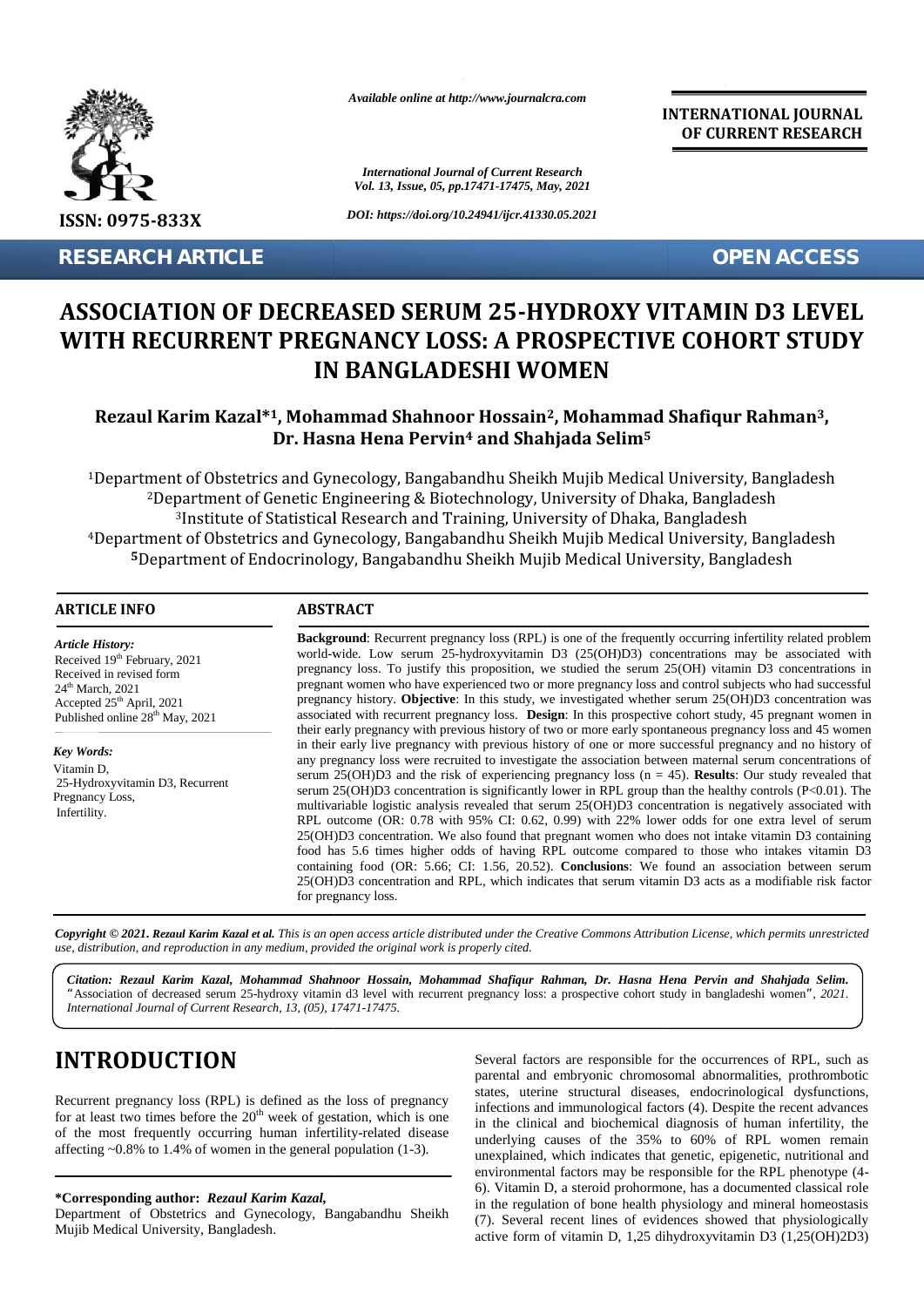has strong immunomodulatory effects on various tissues (8-10), which has led to hypothesize that vitamin D might have prominent enzyme role in pregnancy (11). Subsequent findings of vitamin D receptor (VDR) and the enzymes involved in hydroxylation of vitamin D involved in localized vitamin D synthesis in human placenta and deciduas have further implicated the importance of this hormone in reproductive function and considered as a potent risk factor for recurrent pregnancy loss (12-15). This was further justified by the gene expression study which revealed that women with RPL had a significantly lower expression of VDR and CYP27B1 mRNA and protein in villous and deciduas tissues in compared with the normal pregnant women (16,17). Moreover, poor plasma vitamin D level during pregnancy has been reported to be associated with preeclampsia (18), gestational diabetes (19,20), bacterial vaginosis (21) and compromised intrauterine growth (22). In addition, decreased level of serum vitamin D was shown to be associated with recurrent pregnancy loss in several studies (13,14,23-25). However, two studies did not find any association between serum vitamin D status and recurrent pregnancy loss which has confounded the role of vitamin D3 in association with RPL and raised the urgency for further clarification (26,27). Vitamin D deficiency can be defined as serum levels of 25- hydroxyvitamin  $D < 20$  ng/mL and insufficiency as levels between 21 and 29 ng/ mL according to the Endocrine Society of Clinical Practice guidelines (28). Vitamin D deficiency or insufficiency is a common problem in pregnant women world-wide (29-33). However, certain risk groups such as populations with darker skin, people who have minimal sun exposure or specific dietary habits, such as vegetarianism are more prone to have lower levels of serum vitamin  $\overline{D}$  (32,34). To date, no study is available on the association of serum vitamin D3 concentration and RPL outcome in Bangladeshi women who has comparatively darker skin and reduced sunlight exposure due to traditional clothing which covers whole body. In order to further clarify the role of serum 25-hydroxy vitamin D3 in recurrent pregnancy loss, we recruited 45 women with 2 or more pregnancy loss and 45 women with healthy pregnancy in this cross sectional study and investigated the association between serum 25-hydroxy vitamin D3 and vitamin D containing food intake with risk of pregnancy loss.

## **METHODS AND MATERIALS**

**Study Subjects**: The study was approved by the ethical review committee of Bangabandhu Sheikh Mujib Medical University. An informed written consent was taken from all the participants upon recruitment. This cross-sectional study included 45 pregnant women in their early pregnancy (documented by ultrasonography) with previous history of two or more early spontaneous pregnancy loss and 45 women in their early live pregnancy (documented by ultrasonography) with previous history of one or more successful pregnancy and no history of any pregnancy loss. Both subjects were recruited from the outpatient Department of Obstetrics & Gynecology, BSMMU. Subjects with known cardiac disease, renal dysfunction, kidney stones, rheumatoid arthritis, arteriosclerosis, thyroid, parathyroid, or adrenal disorders, type I diabetes, infertility, known malignancy, malabsorption syndrome, genetic abnormalities and Cushing syndrome were excluded from the study. All the subjects who had regular menstrual cycles and had not taken hormones or vitamin D for at least 3 months were included in the study. Body mass index (BMI) was measured from their weight and height recorded by a nurse during the study. In addition, a general questionnaire including the participants' socio-demographic characteristics and information about prior abortion, smoking, alcohol consumption, sunscreen usage, diseases, medications, and intake of vitamin D containing of food was accomplished through face-to-face interview.

**Estimation of serum 25-hydroxy vitamin D3**: Approximately 5 ml whole blood was collected by venipuncture in a non-EDTA tube after taking informed written consent from respondents who fulfill the inclusion criteria. Serum was separated from the whole blood by centrifugation for 10 min at 3000 r.p.m. and serum 25-hydroxy vitamin D3 was measured on the same day to avoid inter-assay

variation. Quantitation of serum 25(OH)D3 was performed by immunoassay using commercial EIA kits (Immunodiagnostics Systems, UK) according to manufacturer protocol. The absorbency of the samples was taken at 450 nm using a microplate reader (Micro Read 1000, ELISA plate analyzer, Global Diagnostics, Belgium).

**Statistical analysis**: All continuous variables were summarized in terms of means±SD and categorical variables in terms of percentage. Serum 25(OH)D3 levels were measured by CLIA three times and expressed as mean±SD in ng/mL. To examine the associations of potential risk factors (continuous variables) with disease outcome nonparametric test was performed that were not normally distributed and student's t-test was performed when normality assumption of the data was satisfied.

Chi-square test was employed to assess the association between qualitative variables and the study groups (disease outcome). Finally, the association of serum 25(OH)D3 with disease outcome was explored using box plot and student's t-test and multivariable logistic regression analysis was performed to examine the net effect of serum 25(OH)D3 on the disease outcome after adjusting for the other variables. For all tests, a probability (P) of  $< 0.05$  will be considered as significant. All statistical analysis was performed using the SPSS software version 20 (SPSS, Chicago, IL, USA) and Stata version 14.

# **RESULTS**

**Sociodemographic characteristics of the study subjects**: A total of 90 women were included in this study with the age range of 20–33 years (Table 1).

| Table 1. Comparison of the physiological characteristics of the |  |
|-----------------------------------------------------------------|--|
| study subjects                                                  |  |

| Variables                                      | RPL               | Control           | $P$ value                      |
|------------------------------------------------|-------------------|-------------------|--------------------------------|
| Age                                            | $26.83 \pm 4.32$  | $26.06 \pm 3.54$  | $0.418^{\overline{\text{ns}}}$ |
| Weight (Kg)                                    | 56.80±9.42        | $56.2 \pm 7.27$   | $0.797^{ns}$                   |
| Height (cm)                                    | $152.91 \pm 4.49$ | $153.43 \pm 5.24$ | $0.657^{ns}$                   |
| <b>BMI</b>                                     | $24.37 \pm 3.87$  | $24.23 \pm 2.99$  | $0.866^{n\overline{s}}$        |
| Education                                      |                   |                   |                                |
| Illiterate                                     | 11.4%             | 2.9%              |                                |
| $0-5$ years                                    | 14.3%             | 11.4%             |                                |
| 6-10 years                                     | 37.1%             | 34.3%             |                                |
| $10-12$ years                                  | 11.4%             | 28.6%             | $0.333^{ns}$                   |
| Others                                         | 25.7%             | 22.9%             |                                |
| Socio economic status                          |                   |                   |                                |
| Lower-middle                                   | 71.4%             | 71.4%             |                                |
| $(6827 - 26851)$                               |                   |                   |                                |
| Upper- middle<br>$(26858 - 83018)$             | 28.6%             | 25.7%             | $0.333^{ns}$                   |
| High (>83018)                                  | $0.0\%$           | 2.9%              |                                |
| Sunlight exposure                              |                   |                   |                                |
| $\langle 1/2 \text{ hour} \rangle$             | 62.9%             | 54.3%             |                                |
| $\frac{1}{2}$ -1 hour                          | 37.1%             | 40.0%             |                                |
| 1-2 hours                                      | 0.0               | 5.7%              |                                |
| 2-3 hours                                      | 0.0               | 0.0               |                                |
| $>3$ hours                                     | 0.0               | 0.0               |                                |
| Whole Body covered with cloths (more than 90%) |                   |                   |                                |
|                                                | 80.0%             | 88.6%             |                                |
|                                                | 20.0%             | 11.4%             | $0.324^{ns}$                   |

BMI: Body mass index

Values are expressed as means±SD

age.

ns=not significant p value reached from Chi-square test

Among 90 women, 45 were for RPL group (26.83±4.32 years of age) and 45 were normal subjects with successful pregnancy (26.06±3.54 years of age). Table I shows the distribution of the study patients by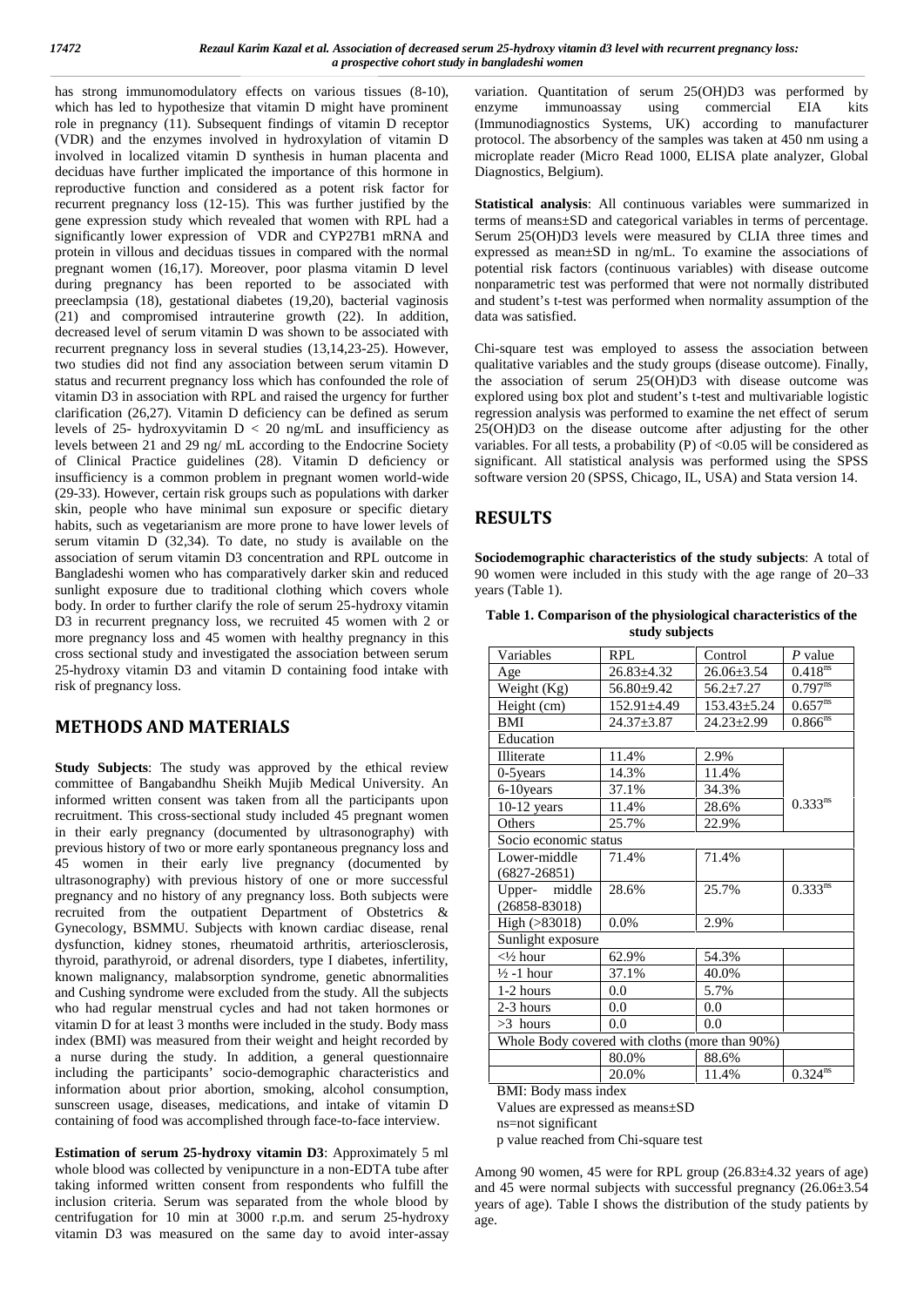| Table 2. Distribution of the study patients by vitamin D | D |
|----------------------------------------------------------|---|
| containing food $(n=90)$                                 |   |

| Vitamin D containing food   Group I (n=45)   Group II |    |               | $(n=45)$ |      | P value |  |
|-------------------------------------------------------|----|---------------|----------|------|---------|--|
|                                                       | n  | $\frac{0}{0}$ | n        | %    |         |  |
| Yes                                                   | 29 | 54.3          | 41       | 57.1 | < 0.001 |  |
| No                                                    | 16 | 45.7          |          | 42.9 |         |  |

ns=not significant

p value reached from Chi-square test

Group I= Pregnant women in their early pregnancy.

Group II= Women in their early live pregnancy with previous history of one or more successful pregnancy and no history of any pregnancy loss.

The differences was statistically not significant  $(p>0.05)$  between two groups. Table 2 suggests that two groups had no significant differences with regard to distributions of general characteristics including age, education, employment status, body mass index and sun exposure. However, education level and monthly income had significant role in RPL outcome. Our study indicated that illiterate women are more prone to RPL than the educated women and high income women had reduced risk of developing RPL than low income women. Vitamin D containing food intake has shown to be another significant factor for the development of RPL outcome. Pregnant women who had more frequent intake of vitamin D containing food had reduced risk of manifesting RPL outcome than pregnant women with less frequent intake of vitamin D containing food (Table 3).

#### **Table 3. Adjusted odds ratio from multivariable logistic regression**

| Group                                | Odd ratio | Standard<br>error | z       | P > [z] | 95%<br>confidence interval |         |
|--------------------------------------|-----------|-------------------|---------|---------|----------------------------|---------|
| Serum<br>25(OH)D3                    | 0.78315   | 0.09353           | $-2.05$ | 0.041   | 0.6197                     | 0.98970 |
| D <sub>3</sub><br>containing<br>food | 5.6599    | 3.7196            | 2.64    | 0.008   | 1.5610                     | 20.5215 |
| Constant                             | 1.5529    | 2.2475            | 0.30    | 0.761   | 0.1910                     | 26.4909 |



**Figure 1. Serum 25(OH) vitamin D3 concentration in RPL and control subjects (n=90). Data are represented as mean±SD**

**The serum levels of 25(OH) D**: The 25(OH)D3 levels were estimated in all women in the study. The mean 25(OH)D3 concentration was 9.90±2.28 ng/ml (range from 5.2 to 14.5 ng/ml) for women with RPL, in compare to control group with the median 25(OH)D3 level of 11.42±3.96 (range from 5.6 to 21.7 ng/ml). Figure 1 shows the mean distribution of the study patients by vitamin D level. It was observed that all (100.0%) patients had deficiency <20 ng/ml in group I and 44 in group II. The ANOVA test of 25(OH)D3 revealed that significant level of differences exist between the two groups  $(P=0.000)$ . There was a statistically significant difference between the RPL group and the healthy pregnant group, (2 and P value of 13.416, 0.000 and 52.267, 0.000 respectively). There was a strong association between low vitamin D levels and RPL table 3 (odd ratio (OR): 0.7831;' 95% CI: 0.62, 0.99).

## **DISCUSSION**

Even though the recent advancement of clinical and molecular diagnostic approaches, underlying causes of RPL remains unanswered for 50% of cases. Among the various etiological agents, vitamin D has now drawn great attention due to its role in autoimmunity and immuoregulation which is considered as an important risk factor for (23,34). Recent studies have shown that vitamin D promotes a more convenient environment for pregnancy by various mechanisms, such as differentiation of immune cells, cytokine production and enrichment of the Th2 cells mediated immunity (3,23,34,35). Vitamin D deficiency in pregnant women has demonstrated to be associated with increased risk of obstetrical problems, such as preeclampsia, bacterial vaginosis, preterm delivery and gestational diabetes mellitus (18-22). Therefore, it is assumed that vitamin D deficiency plays a major role recurrent pregnancy loss (35). In this study, we analyzed the association between serum 25(OH)D3 concentrations and the risk of recurrent pregnancy loss. We demonstrate that women with recurrent pregnancy loss have lower serum concentrations of 25(OH)D3 in compared with the control subjects. We also found that frequent intake of vitamin D containing foods is negatively correlated with the recurrent miscarriages.

The mean serum concentration of 25(OH)D3 was 9.90±2.28 ng/ml in the women with two or more pregnancy losses, whereas women with successful pregnancy have  $11.42\pm3.96$  ng/mL. According to Endocrine Society of Clinical Practice guidelines, vitamin D deficiency is defined as serum concentration of 25- hydroxyvitamin D3 less than 20 ng/mL and insufficiency as levels between 21 and 29 ng/ mL (28). In our study, we found widespread vitamin D deficiency among Bangladeshi women and all of the study subjects except one have vitamin D deficiency according to the current definition irrespective of RPL or without RPL outcome. This can be attributed to the traditional clothing with whole body coverage, dark skin, disinclination of the women to have mid-day sun exposure and low amount of vitamin D containing food uptake. Lower level of vitamin D3 was also observed among Bangladeshi population in several previous studies (36-38). Our results are in agreement with several previous reports where vitamin D deficiency were reported to be associated with pregnancy losses (13,14,23-25,39). Recently, Ghaedi *et al*. also observed low serum vitamin D levels (<8 ng/ml) among RPL patients in Iran (39). Consistently, lower level serum vitamin D3 was found in Danish women with miscarriage between 10 and 22 week of gestation (26). In addition, it was observed that endometrial cells in women with recurrent spontaneous abortion were deficient in production of or response to vitamin D (12). In contrast, no significant difference of serum 25(OH)D3 concentrations was found in gestational weeks 10–14 between two groups in an Australian cohort (40). Widespread speculation that 25(OH)D has a protective role against the pregnancy loss due to its involvement in the regulator of innate and adaptive immune functions (41). A recent study demonstrated that vitamin D receptor is expressed in several immune cells (42) and is involved in a pathway controlling antigen receptor signaling and T-cell activation (43). Biologically active form of vitamin D3 (1,25(OH)2D3) has been shown to downregulate Th1 cytokines, inhibit the secretion of proinflammatory cytokines such as TNF-a, IL-6, and interferon- in the placenta (44-46). Accordingly, it is presumed that vitamin D in human placenta might have a direct role on the cytokine profile and the inflammatory response during gestation period (46). Recently, it has been shown that women with reduced level of 25(OH)D3 had increased risk of autoimmune and abnormal cellular immune responses (23). Accordingly, it has been reported that stimulation with 1,25(OH)2D3 modulated the release of cytokines in endometrial cells of women with spontaneous recurrent miscarriage in vitro (12). Taking all the facts together, it is plausible to hypothesize that biologically active form of vitamin D has a protective role at the feto-maternal immunologic interface and subsequently in pregnancy loss. The major strength of our study is the prospective design, where women were recruited from the general population who intended for pregnancy and did not know their vitamin D concentrations and the season of sampling which was restricted to summer only.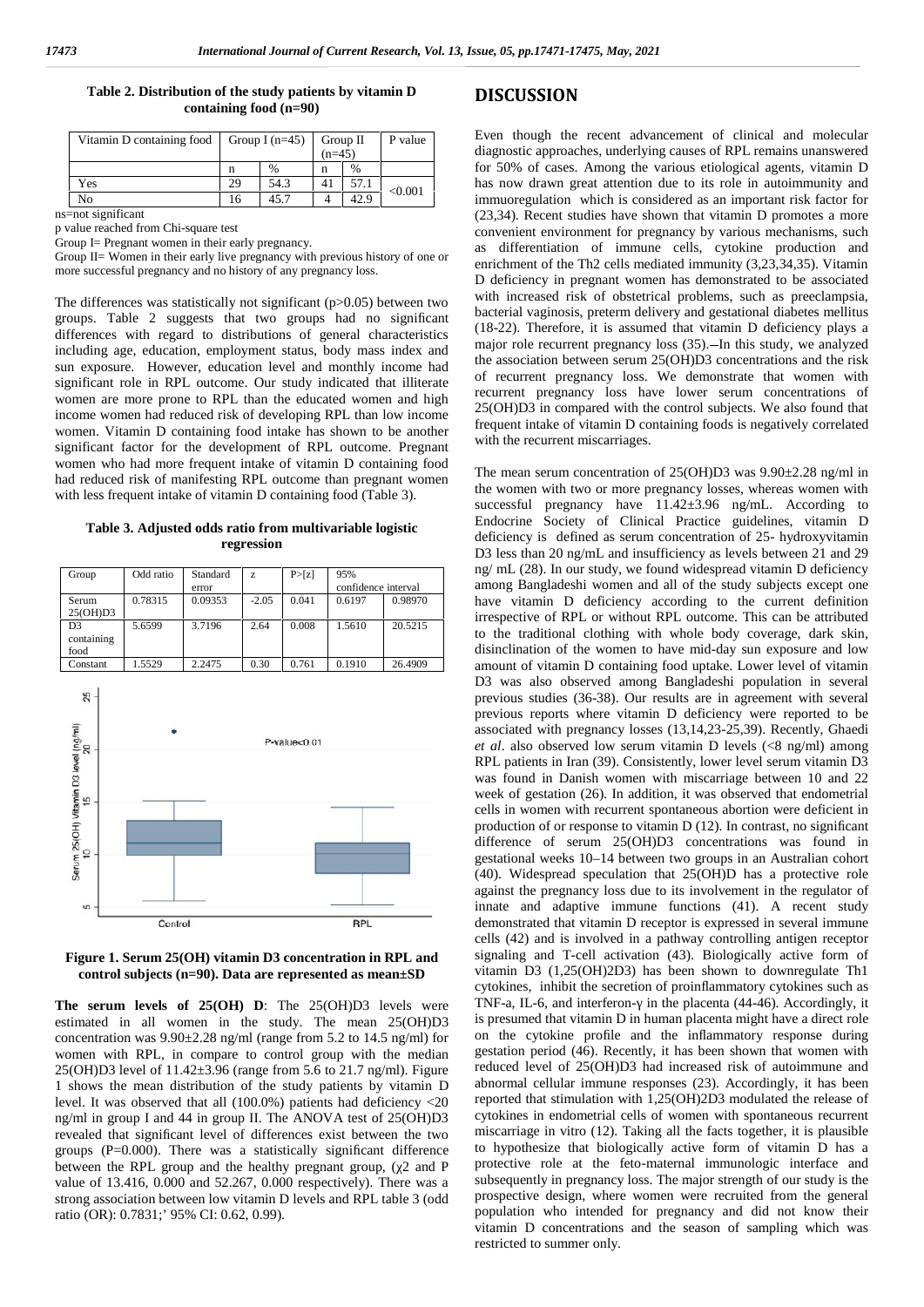The participants were randomly recruited from the background population of 22- to 33-year old women living in the community. After the study, we now have tentative knowledge of serum 25(OH) D3 level in the general population of young Bangladeshi women, which can be considered as representative value at the time of pregnancy loss. Although our study comprises lower sample size, we were able to find an association between low 25(OH)D3 and pregnancy loss in a homogenous population. The limitation of the study was its comparatively smaller sample size. Additionally, the lack of validated methods to estimate the dietary vitamin D intake and the measurement of serum vitamin D concentration such as, LC- MS/MS. It was not possible to measure the various epimers of vitamin D3 during immune assay based detection. We were also unable to measure the biologically active form of vitamin D3 (1,25(OH)2D3) due to unavailability of appropriate method. Nevertheless, we do not anticipate that the Bangladeshi women differ prominently in terms of mean dietary vitamin D intake and sun exposure. In this study, blood samples were collected according to standard procedures and analyzed blindly, which has minimized the risk of information bias and pre-analytic variation. In our study, pregnancy was confirmed by ultrasound approach. Although major pregnancy losses were recorded in our study based on the participant's clinical history, potential early miscarriages might have been missed.

#### **Conclusion**

In conclusion, we found that reduced serum vitamin D concentration and intake of vitamin D containing food have an association with RPL outcome. Further studies with larger sample size and randomized controlled trials should be carried out to validate our findings.

**Acknowledgements:** We thank Bangabandhu Sheikh Mujib Medical University for providing us necessary funds to accomplish this research project.

**Conflict of interest:** We state that there is no conflict of interest in this work exists in this manuscript.

### **REFERENCES**

- 1. Larsen EC, Christiansen OB, Kolte AM, Macklon N 2013. New insights into mechanisms behind miscarriage. BMC Med 11: 154.
- 2. Bashiri A, Halper KI, Orvieto R 2018. Recurrent Implantation Failure-update overview on etiology, diagnosis, treatment and future directions. Reprod Biol Endocrinol 16: 121.
- 3. Goncalves DR, Braga A, Braga J, Marinho A 2018. Recurrent pregnancy loss and vitamin D: A review of the literature. Am J Reprod Immunol 80: e13022.
- 4. Li TC, Makris M, Tomsu M, Tuckerman E, Laird S 2002. Recurrent miscarriage: aetiology, management and prognosis. Hum Reprod Update 8: 463-481.
- 5. Diejomaoh MF 2015. Recurrent spontaneous miscarriage is still a challenging diagnostic and therapeutic quagmire. Med Princ Pract 24 Suppl 1: 38-55.
- 6. RPL EGGo, Bender Atik R, Christiansen OB, Elson J, Kolte AM, *et al*. 2018. ESHRE guideline: recurrent pregnancy loss. Hum Reprod Open 2018: hoy004.
- 7. Vinkhuyzen AAE, Eyles DW, Burne THJ, Blanken LME, Kruithof CJ, *et al*. 2018. Gestational vitamin D deficiency and autismrelated traits: the Generation R Study. Mol Psychiatry 23: 240- 246.
- 8. Verstuyf A, Carmeliet G, Bouillon R, Mathieu C 2010. Vitamin D: a pleiotropic hormone. Kidney Int 78: 140-145.
- 9. Di Rosa M, Malaguarnera M, Nicoletti F, Malaguarnera L 2011. Vitamin D3: a helpful immuno-modulator. Immunology 134: 123-139.
- 10. Liu NQ, Kaplan AT, Lagishetty V, Ouyang YB, Ouyang Y, *et al*. 2011. Vitamin D and the regulation of placental inflammation. J Immunol 186: 5968-5974.
- 11. Wagner CL, Taylor SN, Dawodu A, Johnson DD, Hollis BW 2012. Vitamin D and its role during pregnancy in attaining optimal health of mother and fetus. Nutrients 4: 208-230.
- 12. Tavakoli M, Jeddi-Tehrani M, Salek-Moghaddam A, Rajaei S, Mohammadzadeh A, *et al*. 2011. Effects of 1,25OH. 2 vitamin D3 on cytokine production by endometrial cells of women with recurrent spontaneous abortion. Fertil Steril 96: 751-757.
- 13. Hou W, Yan XT, Bai CM, Zhang XW, Hui LY, *et al*. 2016. Decreased serum vitamin D levels in early spontaneous pregnancy loss. Eur J Clin Nutr 70: 1004-1008.
- 14. Li N, Wu HM, Hang F, Zhang YS, Li MJ 2017. Women with recurrent spontaneous abortion have decreased 25OH. vitamin D and VDR at the fetal-maternal interface. Braz J Med Biol Res 50: e6527.
- 15. Weisman Y, Harell A, Edelstein S, David M, Spirer Z, *et al*. 1979. 1 alpha, 25-Dihydroxyvitamin D3 and 24,25-dihydroxyvitamin D3 in vitro synthesis by human decidua and placenta. Nature 281: 317-319.
- 16. Wang LQ, Yan XT, Yan CF, Zhang XW, Hui LY, *et al*. 2016. Women with Recurrent Miscarriage Have Decreased Expression of 25-Hydroxyvitamin D3-1alpha-Hydroxylase by the Fetal-Maternal Interface. PLoS One 11: e0165589.
- 17. Yan X, Wang L, Yan C, Zhang X, Hui L, *et al*. 2016. Decreased expression of the vitamin D receptor in women with recurrent pregnancy loss. Arch Biochem Biophys 606: 128-133.
- 18. Bodnar LM, Catov JM, Simhan HN, Holick MF, Powers RW, *et al*. 2007. Maternal vitamin D deficiency increases the risk of preeclampsia. J Clin Endocrinol Metab 92: 3517-3522.
- 19. Cho GJ, Hong SC, Oh MJ, Kim HJ 2013. Vitamin D deficiency in gestational diabetes mellitus and the role of the placenta. Am J Obstet Gynecol 209: 560 e561-568.
- 20. Zhang MX, Pan GT, Guo JF, Li BY, Qin LQ, *et al*. 2015. Vitamin D Deficiency Increases the Risk of Gestational Diabetes Mellitus: A Meta-Analysis of Observational Studies. Nutrients 7: 8366-8375.
- 21. Bodnar LM, Krohn MA, Simhan HN 2009. Maternal vitamin D deficiency is associated with bacterial vaginosis in the first trimester of pregnancy. J Nutr 139: 1157-1161.
- 22. Leffelaar ER, Vrijkotte TG, van Eijsden M 2010. Maternal early pregnancy vitamin D status in relation to fetal and neonatal growth: results of the multi-ethnic Amsterdam Born Children and their Development cohort. Br J Nutr 104: 108-117.
- 23. Ota K, Dambaeva S, Han AR, Beaman K, Gilman-Sachs A, *et al*. 2014. Vitamin D deficiency may be a risk factor for recurrent pregnancy losses by increasing cellular immunity and autoimmunity. Hum Reprod 29: 208-219.
- 24. Ozkan S, Jindal S, Greenseid K, Shu J, Zeitlian G, *et al*. 2010. Replete vitamin D stores predict reproductive success following in vitro fertilization. Fertil Steril 94: 1314-1319.
- 25. Andersen LB, Jorgensen JS, Jensen TK, Dalgard C, Barington T, *et al*. 2015. Vitamin D insufficiency is associated with increased risk of first-trimester miscarriage in the Odense Child Cohort. Am J Clin Nutr 102: 633-638.
- 26. Moller UK, Streym S, Heickendorff L, Mosekilde L, Rejnmark L 2012. Effects of 25OHD concentrations on chances of pregnancy and pregnancy outcomes: a cohort study in healthy Danish women. Eur J Clin Nutr 66: 862-868.
- 27. Flood-Nichols SK, Tinnemore D, Huang RR, Napolitano PG, Ippolito DL 2015. Vitamin D deficiency in early pregnancy. PLoS One 10: e0123763.
- 28. Holick MF, Binkley NC, Bischoff-Ferrari HA, Gordon CM, Hanley DA, *et al*. 2011. Evaluation, treatment, and prevention of vitamin D deficiency: an Endocrine Society clinical practice guideline. J Clin Endocrinol Metab 96: 1911-1930.
- 29. Song SJ, Zhou L, Si S, Liu J, Zhou J, *et al*. 2013. The high prevalence of vitamin D deficiency and its related maternal factors in pregnant women in Beijing. PLoS One 8: e85081.
- 30. Mithal A, Wahl DA, Bonjour JP, Burckhardt P, Dawson-Hughes B, *et al*. 2009. Global vitamin D status and determinants of hypovitaminosis D. Osteoporos Int 20: 1807-1820.
- 31. Kwak-Kim J, Skariah A, Wu L, Salazar D, Sung N, *et al*. 2016. Humoral and cellular autoimmunity in women with recurrent